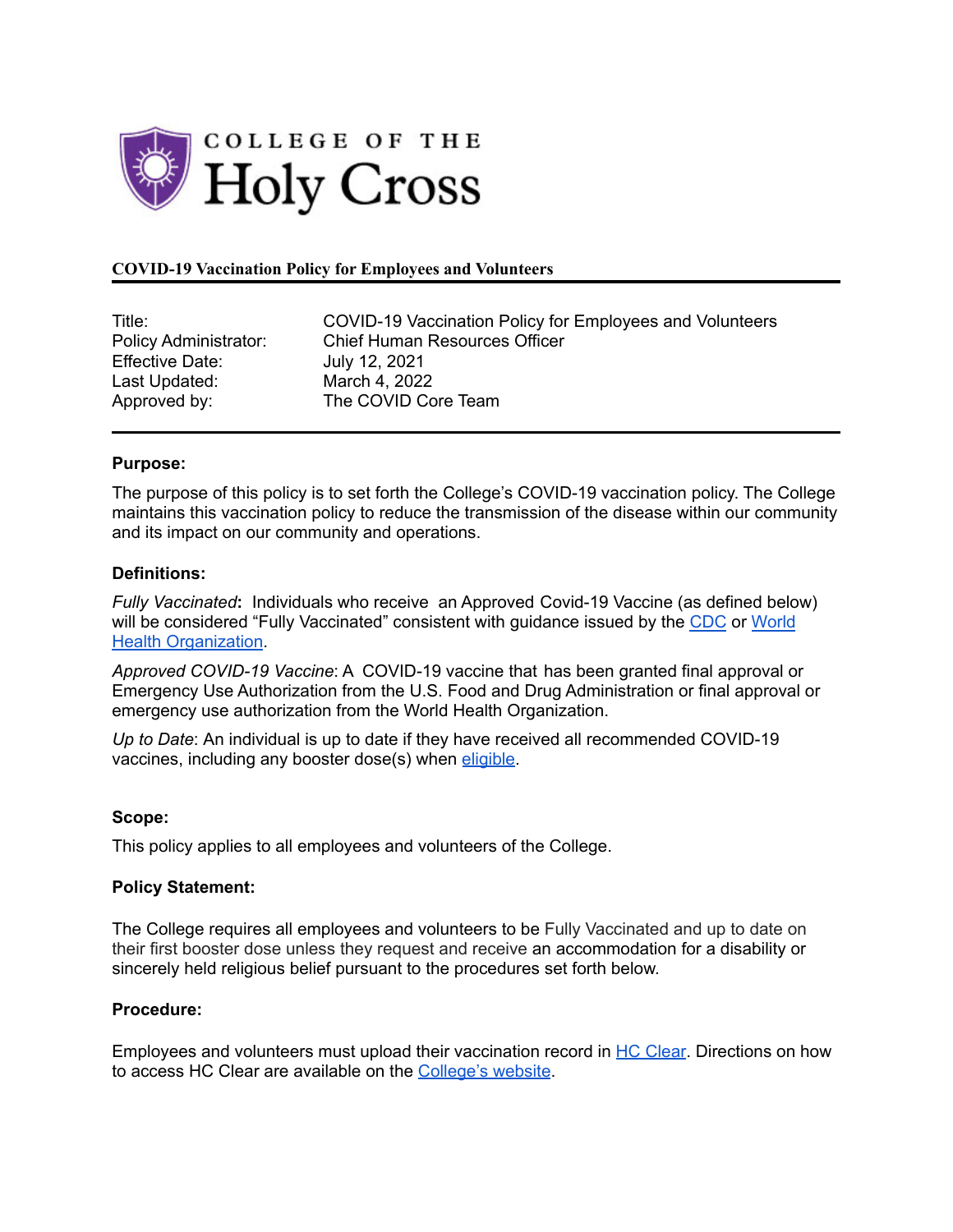Applicants for employment, employees, and volunteers with disabilities may request necessary reasonable accommodations in connection with the vaccination requirement pursuant to the College's Reasonable [Accommodations](https://www.holycross.edu/sites/default/files/files/policyprocedure/adminfinance/final_procedures_for_applicant_and_employees_9-21-2018.pdf) for Employees and Job Applicants with Disabilities by completing the required forms and submitting required documentation. In addition, employees and applicants for employment may request necessary reasonable accommodations in connection with a sincerely held religious belief pursuant to the College's [Religious](https://www.holycross.edu/sites/default/files/files/policyprocedure/adminfinance/religious_accommodations_procedure_for_employees_and_job_applicants_and_appendix_a_request_form_03.23.2021_1.docx) [Accommodations](https://www.holycross.edu/sites/default/files/files/policyprocedure/adminfinance/religious_accommodations_procedure_for_employees_and_job_applicants_and_appendix_a_request_form_03.23.2021_1.docx) Procedure. All accommodation requests will be considered on a case-by-case basis. The College is not required to waive essential functions of an employee's position. Further, accommodation requests that result in an undue hardship to the College or are not otherwise legally required may not be approved.

# **Compliance Deadline:**

Effective January 1, 2022, employees must receive their first booster dose of the COVID-19 vaccine when they become [eligible.](https://www.cdc.gov/coronavirus/2019-ncov/vaccines/booster-shot.html?s_cid=11737:cdc%20booster%20guidelines:sem.ga:p:RG:GM:gen:PTN:FY22)

# **Consequences of Non-Compliance:**

If an employee is not Fully Vaccinated (and does not request and/or receive an accommodation), then the following will be implemented on August 17, 2021:

- The employee will be placed on an unpaid Leave of Absence (LOA) for 90 days during which the employee will not be eligible for benefits except as required by law.
- The employee may return to work once Fully Vaccinated, but must return prior to the end of the LOA.
- If an employee is not Fully Vaccinated at the end of their 90-day LOA, it will be considered job abandonment and the College will terminate the employee.

If an employee is not Up to Date with their booster dose(s) (and does not request and/or receive and accommodation), then the following will be implemented based on an employee's booster eligibility date:

- The employee will be placed on an unpaid Leave of Absence (LOA) for 90 days during which the employee will not be eligible for some College benefits.
- The employee may return to work once they are Up to Date on their booster dose(s), but must return prior to the end of the LOA.
- If the employee is not Up to Date on their booster dose(s) at the end of their 90-day LOA, it will be considered job abandonment and the College will terminate the employee.

# **Employees who are not Fully Vaccinated or Boosted with Accommodations:**

Employees who are not Fully Vaccinated or boosted but have requested and received approved accommodations will be required to adhere to health and safety measures required by the College, including but not limited to masking, physical distancing, and continued COVID-19 surveillance testing.

Employees who work fully remotely will not be required to provide a record of their COVID-19 or booster dose. If an employee who works fully remotely must come to campus, they must follow any health or safety protocols in place at the time. If an employee's fully remote status changes in whole or in part (e.g., they begin to work on campus) they must upload a record of their